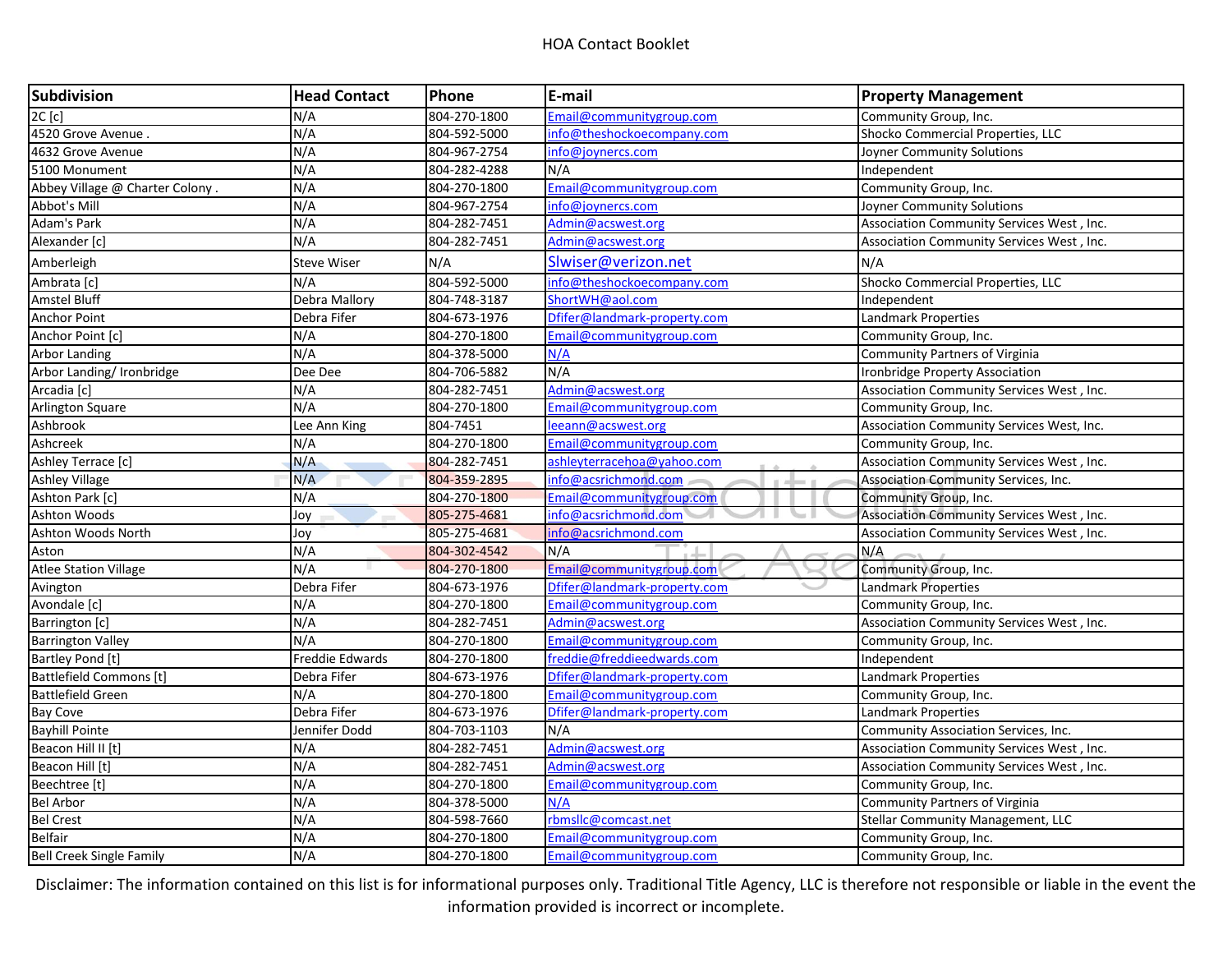| <b>Bell Crest</b>                | N/A                    | 804-273-1333      | Stellaracct@comcast.net                        | Stellar Community Management, LLC         |
|----------------------------------|------------------------|-------------------|------------------------------------------------|-------------------------------------------|
| <b>Bell tower</b>                | Laura Jarrett          | 804-334-4489      | Laura@LauraJarrett.com                         | Independent                               |
| <b>Belle Spring Townes</b>       | N/A                    | 804-282-7451      | Admin@acswest.org                              | Association Community Services West, Inc. |
| Bellgrade                        | N/A                    | 804-270-1800      | Email@communitygroup.com                       | Community Group, Inc.                     |
| Bellingham                       | N/A                    | 804-270-1800      | Email@communitygroup.com                       | Community Group, Inc.                     |
| Bellwood Landing [c]             | N/A                    | 804-378-5000      | N/A                                            | <b>Community Partners of Virginia</b>     |
| Belmont @ Carmel Church          | N/A                    | 804-282-7451      | Admin@acswest.org                              | Association Community Services West, Inc. |
| Belmont Park, A [c]              | N/A                    | 804-270-1800      | Email@communitygroup.com                       | Community Group, Inc.                     |
| Bentley                          | Debra Fifer            | 804-673-1976      | Dfifer@landmark-property.com                   | Landmark Properties                       |
| Berkeley                         | N/A                    | 804-359-2895      | info@acsrichmond.com                           | Association Community Services, Inc.      |
| <b>Berkeley Pointe</b>           | Debra Fifer            | 804-673-1976      | Dfifer@landmark-property.com                   | <b>Landmark Properties</b>                |
| Berkley Village @ Charter Colony | Michelle Schirf        | 804-594-2360      | N/A                                            | N/A                                       |
| <b>Berwick Village</b>           | N/A                    | 804-282-7451      | Admin@acswest.org                              | Association Community Services West, Inc. |
| <b>Bexley</b>                    | Dale Hartough          | 804-276-4671      | dale.hartough@verizon.net                      | <b>Bexley Association</b>                 |
| <b>Bexley West</b>               | <b>Steve Wolenberg</b> | 804-745-0072      | wolenberg@aol.com                              | Independent                               |
| Bilmarc                          | N/A                    | 804-282-7451      | Admin@acswest.org                              | Association Community Services West, Inc. |
| Birkdale                         | Keith Witt             | 804-639-0357      | Keithwitt48@gmail.com                          | Community Group, Inc.                     |
| Bluffs [c]                       | N/A                    | 804-270-1800      | Email@communitygroup.com                       | Community Group, Inc.                     |
| Bon Air Villas [t]               | N/A                    | 804-282-7451      | Admin@acswest.org                              | Association Community Services West, Inc. |
| Boulder Parke [t]                | N/A                    | 804-270-1800      | Email@communitygroup.com                       | Community Group, Inc.                     |
| Boyce's Cove [c]                 | N/A                    | 804-282-7451      | Admin@acswest.org<br>$\blacksquare$<br>$\circ$ | Association Community Services West, Inc. |
| Branch's Colony                  | N/A                    | 804-282-7451      | Admin@acswest.org                              | Association Community Services West, Inc. |
| <b>Branch's Trace</b>            | N/A                    | 804-282-7451      | Admin@acswest.org                              | Association Community Services West, Inc. |
| Brandermill                      | Lyn Hornick            | 804-744-1035      | BCA@brandermill.com                            | Independent                               |
| <b>Brandy Oaks</b>               | Salley Hinski          | 804-739-8982      | N/A                                            | <b>Community Partners of Virginia</b>     |
| <b>Brandy Oaks The Estates</b>   | Denise Romano          | 804-378-5000 x215 | HOA@BrandyOaks.com                             | <b>Community Partners of Virginia</b>     |
| <b>Brandy Oaks The Meadows</b>   | Denise Romano          | 804-378-5000 x215 | HOA@BrandyOaks.com                             | <b>Community Partners of Virginia</b>     |
| <b>Braxton</b>                   | N/A                    | 804-270-1800      | Email@communitygroup.com                       | Community Group, Inc.                     |
| Briarwood Hearth                 | N/A                    | 804-270-1800      | Email@communitygroup.com                       | Community Group, Inc.                     |
| <b>Brickshire</b>                | <b>Cindy Renault</b>   | 804-966-1599      | cbush@brickshire.org                           | United Property Associates, Inc.          |
| <b>Bridgeforth Mill</b>          | N/A                    | 804-387-3724      | N/A                                            | N/A                                       |
| Brighton [c]                     | N/A                    | 804-592-5000      | info@theshockoecompany.com                     | Shocko Commercial Properties, LLC         |
| <b>Brighton Green</b>            | N/A                    | 804-272-9946      | bgcapresident@yahoo.com                        | N/A                                       |
| Bristol Village @ Charter Colony | N/A                    | 804-282-7451      | Admin@acswest.org                              | Association Community Services West, Inc. |
| Broadmoor @ Westerleigh          | N/A                    | 804-273-1333      | Stellaracct@comcast.net                        | Stellar Community Management, LLC         |
| <b>Brookcreek Crossing</b>       | N/A                    | 804-273-1333      | Stellaracct@comcast.net                        | Stellar Community Management, LLC         |
| <b>Brookcreek Estates</b>        | N/A                    | 804-273-1333      | Stellaracct@comcast.net                        | Stellar Community Management, LLC         |
| Brookstone                       | Lynn Gittelman         | N/A               | Contact through website                        | http://www.brookstone-hoa.org/            |
| Brunswick [c]                    | N/A                    | 804-282-7451      | Admin@acswest.org                              | Association Community Services West, Inc. |
| Buckingham Wood [c]              | N/A                    | 804-378-5000      | N/A                                            | Community Partners of Virginia            |
| <b>Buckingham Woods</b>          | N/A                    | 804-282-7451      | N/A                                            | N/A                                       |
| <b>Burgundy Parke</b>            | N/A                    | 804-270-1800      | Email@communitygroup.com                       | Community Group, Inc.                     |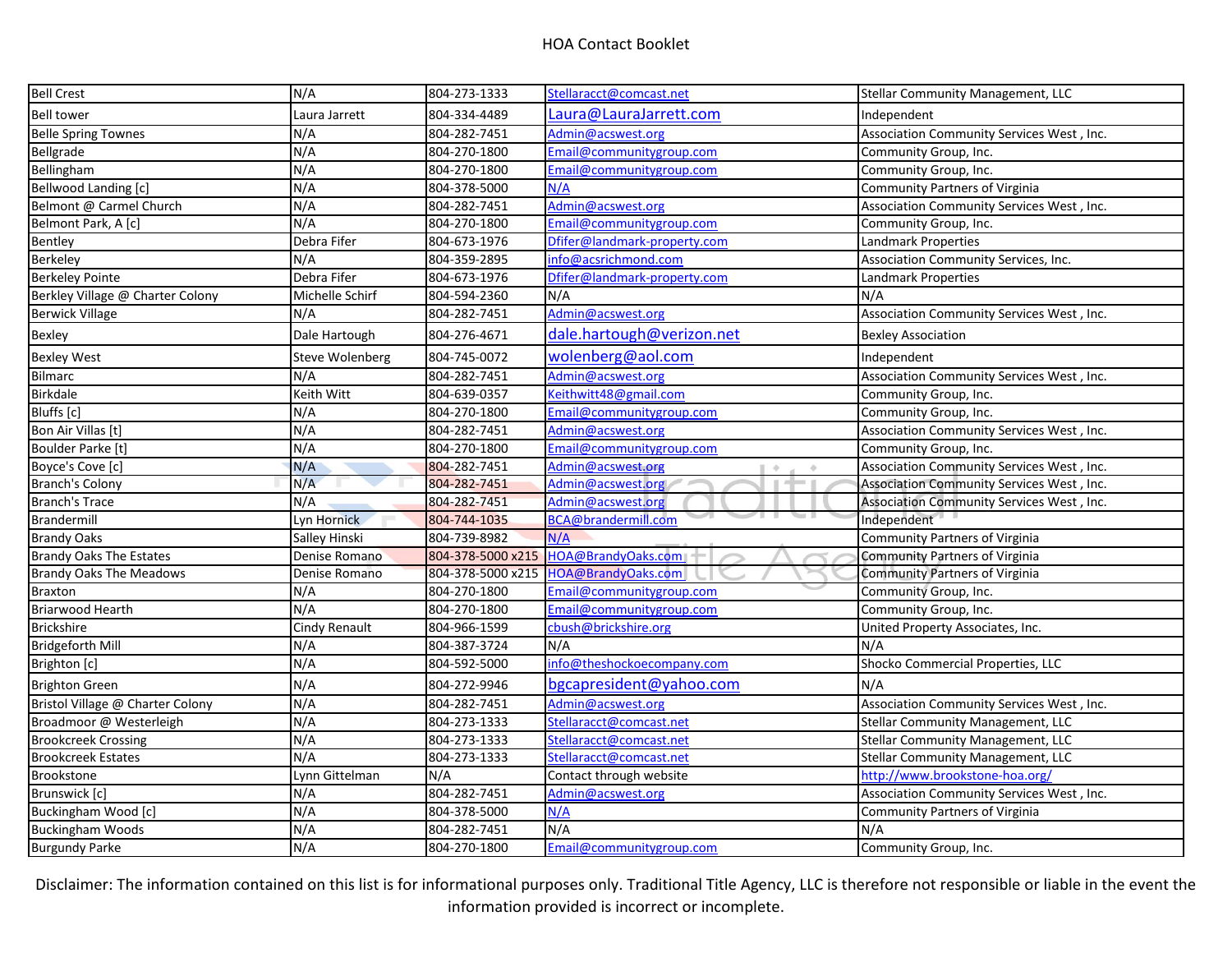| <b>Butler Farms</b>            | N/A                  | 804-378-5000   | N/A                             | Community Partners of Virginia            |
|--------------------------------|----------------------|----------------|---------------------------------|-------------------------------------------|
| Cabell [c]                     | N/A                  | 804-282-7451   | Admin@acswest.org               | Association Community Services West, Inc. |
| Cambria Cove @ Swift Creek     | N/A                  | 757-646-6247   | Info@thinkpma.com               | <b>Property Management Associates</b>     |
| Cameron's Bay                  | N/A                  | 804-282-7451   | Admin@acswest.org               | Association Community Services West, Inc. |
| Cameron's Landing              | N/A                  | 804-378-5000   | N/A                             | Community Partners of Virginia            |
| Carriage Homes @ Crossridge    | N/A                  | 804-378-5000   | N/A                             | <b>Community Partners of Virginia</b>     |
| Carriage Homes II @ Crossridge | N/A                  | 804-378-5000   | N/A                             | <b>Community Partners of Virginia</b>     |
| <b>Carrington Homeowners</b>   | N/A                  | 804-270-1800   | Email@communitygroup.com        | Community Group, Inc.                     |
| Cascade Creek                  | N/A                  | 804-270-1800   | Email@communitygroup.com        | Communitygroup, Inc.                      |
| Castleton                      | N/A                  | 804-273-1333   | Stellaracct@comcast.net         | Stellar Community Management, LLC         |
| Cedar Grove                    | N/A                  | 804-359-2895   | info@acsrichmond.com            | Association Community Services, Inc.      |
| Cedar Hill [t]                 | N/A                  | 804-270-1800   | Email@communitygroup.com        | Community Group, Inc.                     |
| <b>Cedar Run Owners</b>        | N/A                  | 804-270-1800   | Email@communitygroup.com        | Community Group, Inc.                     |
| Cedar Works [c]                | N/A                  | 804-967-2754   | info@joynercs.com               | Joyner Community Solutions                |
| <b>Centerpointe Crossing</b>   | N/A                  | 804-273-1333   | Stellaracct@comcast.net         | Stellar Community Management, LLC         |
| Chalet                         | N/A                  | 804-282-7451   | Admin@acswest.org               | Association Community Services West, Inc. |
| <b>Charles Glen</b>            | N/A                  | 804-270-1800   | Email@communitygroup.com        | Community Group, Inc.                     |
| <b>Charter Colony</b>          | Ann Gray             | 804-37902914   | Afgray@genesismgmt.net          | Genesis Community Management, LLC         |
| Charter Lake                   | N/A                  | 804-270-1800   | Email@communitygroup.com        | Community Group, Inc.                     |
| Chastelton Court [c]           | N/A                  | 804-282-7451   | Admin@acswest.org               | Association Community Services West, Inc. |
| Cheltenham @ Salisbury         | N/A                  | 804-794-1767   | N/A                             | N/A                                       |
| Chesdin Landing                | N/A                  | 804-270-1800   | Email@communitygroup.com<br>÷.  | Community Group, Inc.                     |
| <b>Chester Village Green</b>   | N/A                  | 1-866-730-6842 | N/A                             | N/A                                       |
| <b>Chester Village Green</b>   | Debra Fifer          | 804-673-1976   | Dfifer@landmark-property.com    | <b>Landmark Properties</b>                |
| Chickahominy Woods [t]         | N/A                  | 804-282-7451   | Admin@acswest.org               | Association Community Services West, Inc. |
| <b>Church Hill Gables</b>      | N/A                  | 804-282-7451   | Admin@acswest.org               | Association Community Services West, Inc. |
| Church Run                     | N/A                  | 804-270-1800   | Email@communitygroup.com        | Community Group, Inc.                     |
| <b>Church Trace</b>            |                      |                |                                 |                                           |
| Clarendon Woods                | N/A                  | 804-270-1800   | Email@communitygroup.com        | Community Group, Inc.                     |
| Clayborne Village              | N/A                  | 804-270-1800   | Email@communitygroup.com        | Community Group, Inc.                     |
| Clover Hill                    | N/A                  | 804-360-1566   | rentals@dpva.com                | Dominion Properties Virginia, LLC         |
| <b>Clover Hill Estates</b>     | N/A                  | N/A            | cloverhillestates@gmail.com     | President@cloverhillestateshoa.com        |
| Club Commons @ Wyndham         | N/A                  | 804-270-1800   | Email@communitygroup.com        | Community Group, Inc.                     |
| Coach Homes of Kinloch         | N/A                  | 804-270-1800   | Email@communitygroup.com        | Community Group, Inc.                     |
| Collington                     | <b>Charles Small</b> | 804-282-7451   | Webmaster@Collingtonhoa.info    | Association Community Services West, Inc. |
| Colonial Green [c]             | N/A                  | 804-282-7451   | Admin@acswest.org               | Association Community Services West, Inc. |
| Colonies @ Wilde Lake          | N/A                  | 804-360-5491   | mthompson@landmark-property.com | Landmark Properties                       |
| <b>Colony Pointe Owners</b>    | N/A                  | 804-334-6479   | Fbeers@comcast.net              | Association Community Services West, Inc. |
| <b>Cool Spring Forest</b>      | N/A                  | 804-270-1800   | Email@communitygroup.com        | Community Group, Inc.                     |
| Cottage Greene Townes [c]      | N/A                  | 804-273-1333   | Stellaracct@comcast.net         | Stellar Community Management, LLC         |
| Cottages @ Cross Ridge         | N/A                  | 804-378-5000   | N/A                             | Community Partners of Virginia            |
| Cottages @ Hunton Park         | N/A                  | 804-270-1800   | Email@communitygroup.com        | Community Group, Inc.                     |
| Countryside                    | N/A                  | 804-378-5000   | N/A                             | <b>Community Partners of Virginia</b>     |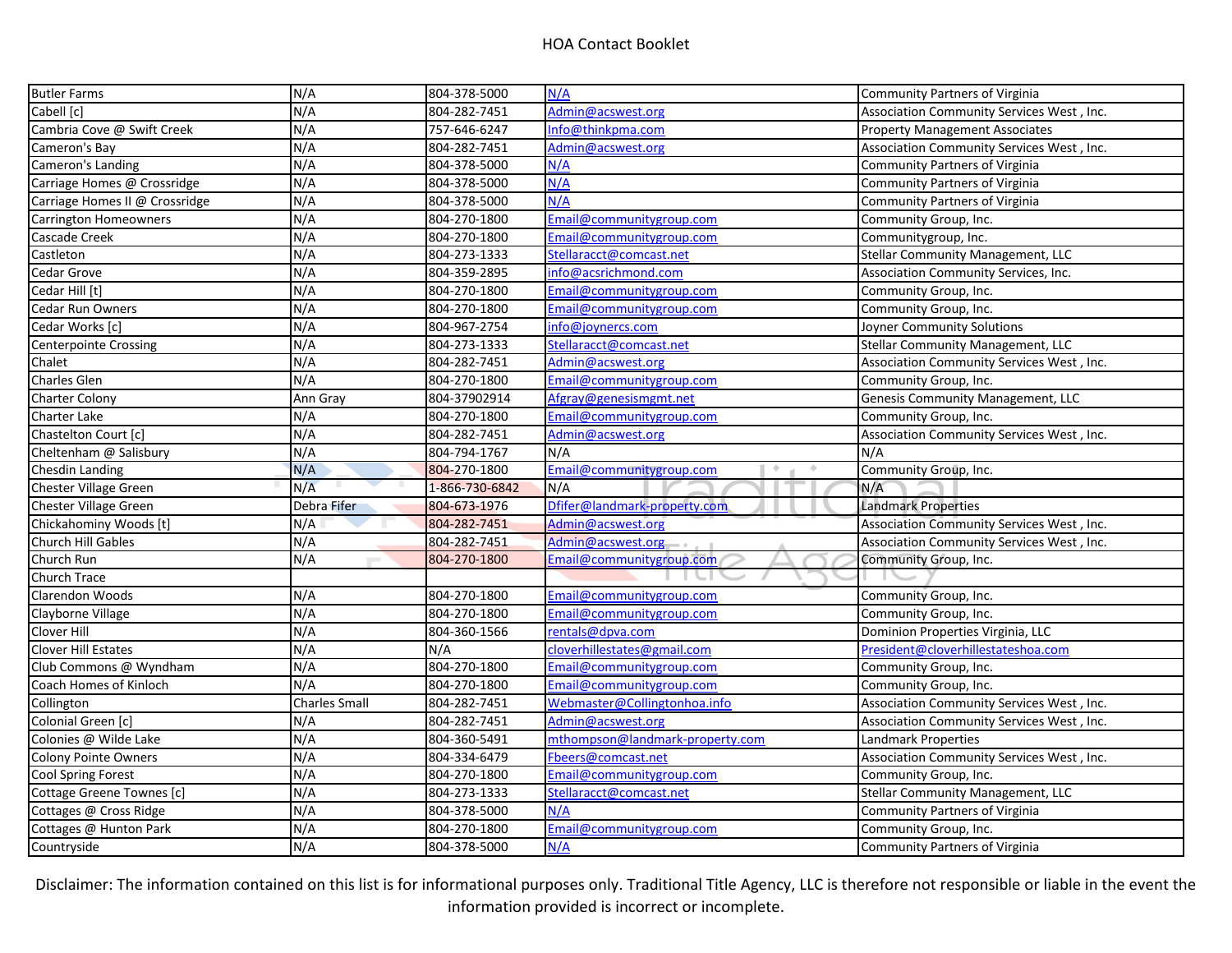| Courtland @ Wyndham              | N/A                       | 804-270-1800          | Email@communitygroup.com     | Community Group, Inc.                     |
|----------------------------------|---------------------------|-----------------------|------------------------------|-------------------------------------------|
| Courtyard [c]s                   | N/A                       | 804-282-7451          | Admin@acswest.org            | Association Community Services West, Inc. |
| Courtyard Homes At Tarrington    | N/A                       | 804-270-1800          | Email@communitygroup.com     | Community Group, Inc.                     |
| Coveyrun                         | <b>Richard Youngblood</b> | 804-746-5465          |                              | Youngblood properties                     |
| Covington                        | N/A                       | 804-270-1800          | Email@communitygroup.com     | Community Group, Inc.                     |
| Creeks Edge @ Stony Point Town   | N/A                       | 804-378-5000          | N/A                          | <b>Community Partners of Virginia</b>     |
| Creekside Village [t]            | N/A                       | 804-270-1800          | Email@communitygroup.com     | Community Group, Inc.                     |
| Creekwood                        | N/A                       | 804-282-7451          | Admin@acswest.org            | Association Community Services West, Inc. |
| Crenshaw [c]                     | Debra Fifer               | 804-673-1976          | Dfifer@landmark-property.com | <b>Landmark Properties</b>                |
| Crescent Place [c]               | N/A                       | 804-282-7451          | Admin@acswest.org            | Association Community Services West, Inc. |
| <b>Crimson Crest</b>             | N/A                       | 804-273-1333          | Stellaracct@comcast.net      | <b>Stellar Community Management, LLC</b>  |
| Cross Ridge                      | N/A                       | 804-378-5000          | N/A                          | <b>Community Partners of Virginia</b>     |
| Crown Creek                      | N/A                       | 804-674-5343          | N/A                          | N/A                                       |
| Cypress Woods                    | N/A                       | 804-270-1800          | Email@communitygroup.com     | Community Group, Inc.                     |
| Dalton Park @ Sadler Walk        | N/A                       | 757-646-6247          | Info@thinkpma.com            | <b>Property Management Associates</b>     |
| Darbytown Meadows                | N/A                       | 804-445-5469          | N/A                          | N/A                                       |
| Deerwood [c]                     | N/A                       | 804-270-1800          | Email@communitygroup.com     | Community Group, Inc.                     |
| Diascund Creek                   | N/A                       | 804-273-1333          | Stellaracct@comcast.net      | Stellar Community Management, LLC         |
| Dogwood                          | Joyce                     | 804-741-4663x 236 N/A |                              | N/A                                       |
| <b>Dominion Townes</b>           | N/A                       | 804-378-5000          | N/A                          | <b>Community Partners of Virginia</b>     |
| Duncan Park @ Sadler Walk        | N/A                       | 757-646-6247          | Info@thinkpma.com            | <b>Property Management Associates</b>     |
| Dunlop Farms                     | N/A                       | 804-282-7451          | Admin@acswest.org<br>÷       | Association Community Services West, Inc. |
| Eagles Crest Townhomes           | N/A                       | 804-378-5000          | N/A                          | <b>Community Partners of Virginia</b>     |
| Edgehill [c]                     | N/A                       | 804-282-7451          | Admin@acswest.org            | Association Community Services West, Inc. |
| Edgehill [t]                     | N/A                       | 804-270-1800          | Email@communitygroup.com     | Community Group, Inc.                     |
| <b>Edgewater Master</b>          | N/A                       | 804-378-5000          | N/A                          | <b>Community Partners of Virginia</b>     |
| Edgewood @ Cross Ridge [c]       | N/A                       | 804-378-5000          | N/A                          | <b>Community Partners of Virginia</b>     |
| <b>Emrick Flats</b>              | Karen                     | 804-780-3168          | Claude-804-592-5000 x 314    | Shocko Commercial Properties, LLC         |
| English Oaks @ Wellesley [c]     | N/A                       | 804-270-1800          | Email@communitygroup.com     | Community Group, Inc.                     |
| Estate Villas At Founders Bridge | N/A                       | 804-270-1800          | Email@communitygroup.com     | Community Group, Inc.                     |
| Fairfield Woods                  | <b>Charles Newton</b>     | 804-350-4536          | ncharles54@aol.com           | N/A                                       |
| Fairways - Willesden             | N/A                       | 804-282-7451          | Admin@acswest.org            | Association Community Services West, Inc. |
| Fairways @ Wyndham [c]           | N/A                       | 804-359-2895          | info@acsrichmond.com         | Association Community Services, Inc.      |
| Fairways Villas @ Stonehenge     | N/A                       | 804-378-5000          | N/A                          | <b>Community Partners of Virginia</b>     |
| Fall Line [c]                    | N/A                       | 804-967-2754          | info@joynercs.com            | Joyner Community Solutions                |
| Fan Gallery [c]                  | N/A                       | 804-592-5000          | info@theshockoecompany.com   | Shocko Commercial Properties, LLC         |
| Fan Square [c]                   | Debra Fifer               | 804-673-1976          | Dfifer@landmark-property.com | Landmark Properties                       |
| <b>Five Forks Village</b>        | N/A                       | 804-273-1333          | Stellaracct@comcast.net      | Stellar Community Management, LLC         |
| Fontaine [c]                     | N/A                       | 804-282-7451          | Admin@acswest.org            | Association Community Services West, Inc. |
| <b>Forest Oaks</b>               | N/A                       | 804-282-7451          | Admin@acswest.org            | Association Community Services West, Inc. |
| Founders Bridge Golf Villas      | N/A                       | 804-270-1800          | Email@communitygroup.com     | Community Group, Inc.                     |
| Founders Bridge                  | N/A                       | 804-270-1800          | Email@communitygroup.com     | Community Group, Inc.                     |
| Fountain Lake                    | N/A                       | 804-282-7451          | Admin@acswest.org            | Association Community Services West, Inc. |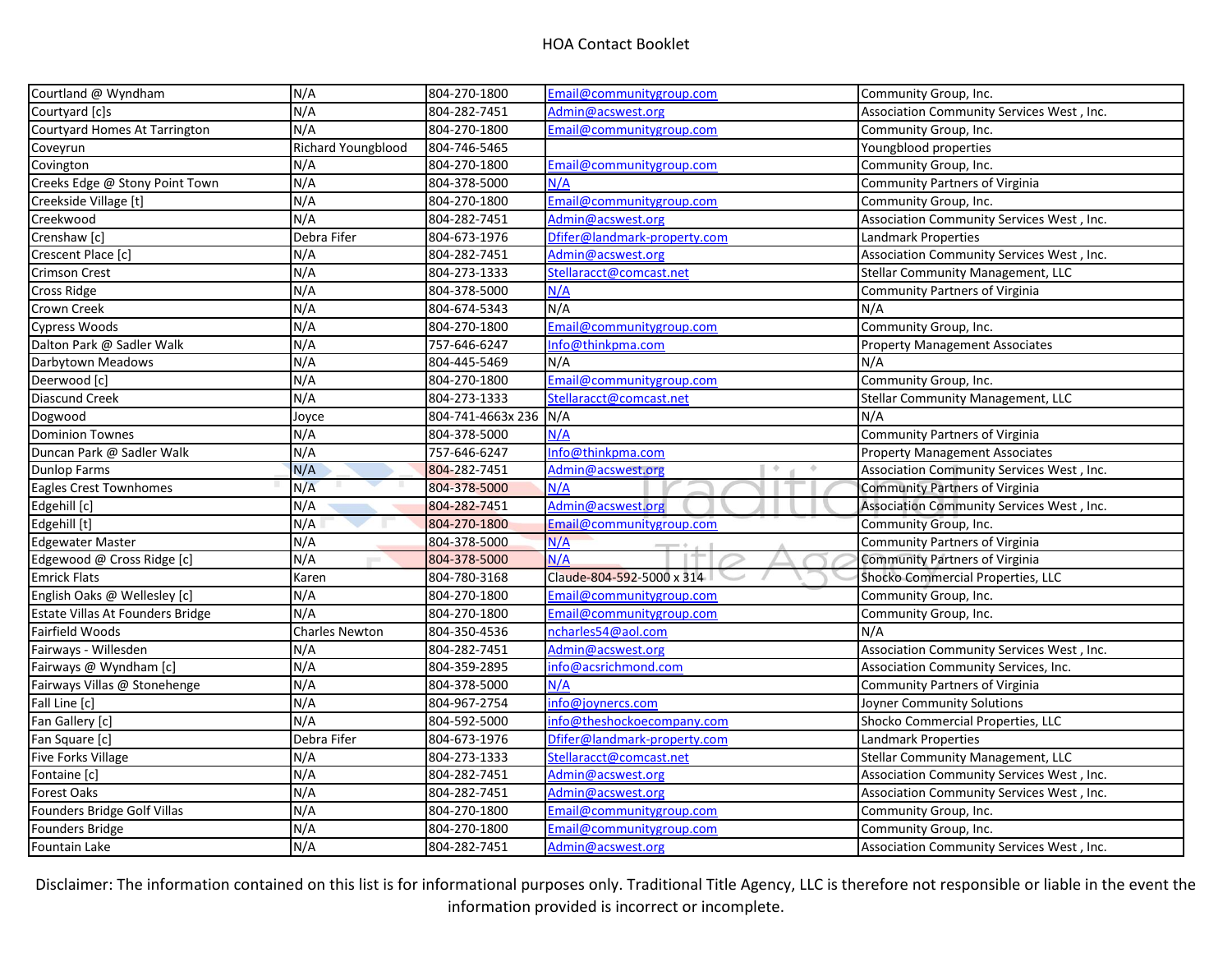| Four Mile Run                     | N/A           | 804-270-1800 | Email@communitygroup.com            | Community Group, Inc.                     |
|-----------------------------------|---------------|--------------|-------------------------------------|-------------------------------------------|
| Four Seasons [c]                  | N/A           | 804-270-1800 | Email@communitygroup.com            | Community Group, Inc.                     |
| Forest Green II                   | Nancy Nietman | 804-270-5616 | golfingal11@aol.com                 | Independent                               |
| <b>Fox Creek</b>                  | N/A           | 804-359-2895 | info@acsrichmond.com                | Association Community Services, Inc.      |
| Fox Hall                          | N/A           | 804-270-1800 | Email@communitygroup.com            | Community Group, Inc.                     |
| Fox Head                          | N/A           | 804-270-1800 | Email@communitygroup.com            | Community Group, Inc.                     |
| <b>Foxboro Downs</b>              | N/A           | 804-270-1800 | Email@communitygroup.com            | Community Group, Inc.                     |
| Foxcroft                          | Debra Fifer   | 804-673-1976 | Dfifer@landmark-property.com        | Landmark Properties                       |
| Foxfield @ Wellesley              | N/A           | 804-270-1800 | Email@communitygroup.com            | Community Group, Inc.                     |
| Foxfire Community Assoc.          | Debra Fifer   | 804-673-1976 | Dfifer@landmark-property.com        | Landmark Properties                       |
| Foxfire Homeowners Assoc.         | Debra Fifer   | 804-673-1976 | Dfifer@landmark-property.com        | Landmark Properties                       |
| <b>Gayton Forest</b>              | N/A           | 804-270-1800 | N/A                                 | Community Group, Inc.                     |
| Gayton Forest West                | N/A           | 804-270-1800 | Email@communitygroup.com            | Community Group, Inc.                     |
| Gayton Glen                       | Kathy         | 800-229-6214 | N/A                                 | N/A                                       |
| <b>Genito Townes</b>              | N/A           | 804-273-1333 | Stellaracct@comcast.net             | Stellar Community Management, LLC         |
| Ginter Place [c]                  | Debra Fifer   | 804-673-1976 | Dfifer@landmark-property.com        | Landmark Properties                       |
| Glen Gary                         | N/A           | 804-562-8260 | N/A                                 | N/A                                       |
| Glenside Woods [t]                | Debra Fifer   | 804-673-1976 | Dfifer@landmark-property.com        | Landmark Properties                       |
| Grace [c]                         | N/A           | 804-592-5000 | info@theshockoecompany.com          | Shocko Commercial Properties, LLC         |
| <b>Grand Manor</b>                | N/A           | 804-282-7451 | Admin@acswest.org                   | Association Community Services West, Inc. |
| <b>Green Ridge</b>                | N/A           | 804-359-2895 | info@acsrichmond.com                | Association Community Services, Inc.      |
| Greenaire Woods [t]               | N/A           | 804-282-7451 | Admin@acswest.org                   | Association Community Services West, Inc. |
| Greenbrooke                       | N/A           | 804-282-7451 | Admin@acswest.org                   | Association Community Services West, Inc. |
| Greens @ Wood Bridge Crossing [c] | N/A           | 804-270-1800 | Email@communitygroup.com            | Community Group, Inc.                     |
| Greens @ Wyndham [c]              | N/A           | 804-273-1333 | Stellaracct@comcast.net             | <b>Stellar Community Management, LLC</b>  |
| <b>Grey Oaks</b>                  | N/A           | 804-359-2895 | info@acsrichmond.com                | Association Community Services, Inc.      |
| Greystone [c]                     | Debra Fifer   | 804-673-1976 | Dfifer@landmark-property.com        | <b>Landmark Properties</b>                |
| Greywalls                         | Laurie        | 804-598-5995 | reedslandingcoproration@verizon.net | N/A                                       |
| Grove                             | N/A           | 804-270-1800 | Email@communitygroup.com            | Community Group, Inc.                     |
| <b>Hallsley Home</b>              | N/A           | 804-273-1333 | Stellaracct@comcast.net             | <b>Stellar Community Management, LLC</b>  |
| Hamlet [c]                        | N/A           | 804-282-7451 | Admin@acswest.org                   | Association Community Services West, Inc. |
| Hamlet [c]                        | N/A           | 804-270-1800 | Email@communitygroup.com            | Community Group, Inc.                     |
| Hampshire                         | N/A           | 804-359-2895 | info@acsrichmond.com                | Association Community Services, Inc.      |
| <b>Hampton Commons</b>            | N/A           | 804-359-2895 | info@acsrichmond.com                | Association Community Services, Inc.      |
| Hampton Park                      | N/A           | 804-270-1800 | Email@communitygroup.com            | Community Group, Inc.                     |
| <b>Harbour Cove</b>               | N/A           | 804-270-1800 | Email@communitygroup.com            | Community Group, Inc.                     |
| <b>Harpers Mill</b>               | N/A           | 804-282-7451 | Admin@acswest.org                   | Association Community Services West, Inc. |
| <b>Harrowgate Place</b>           | Don           | 804-439-3017 | Done804@yahoo.com                   | N/A                                       |
| Harvest Glen                      | N/A           | 804-270-1800 | Email@communitygroup.com            | Community Group, Inc.                     |
| <b>Hathaway Towers</b>            | N/A           | 804-320-7947 | N/A                                 | N/A                                       |
| Henley                            | N/A           | 804-270-1800 | Email@communitygroup.com            | Community Group, Inc.                     |
| Heritage Hill of Raintree [t]     | N/A           | 804-270-1800 | Email@communitygroup.com            | Community Group, Inc.                     |
| Heritage Village                  | N/A           | 804-282-7451 | Admin@acswest.org                   | Association Community Services West, Inc. |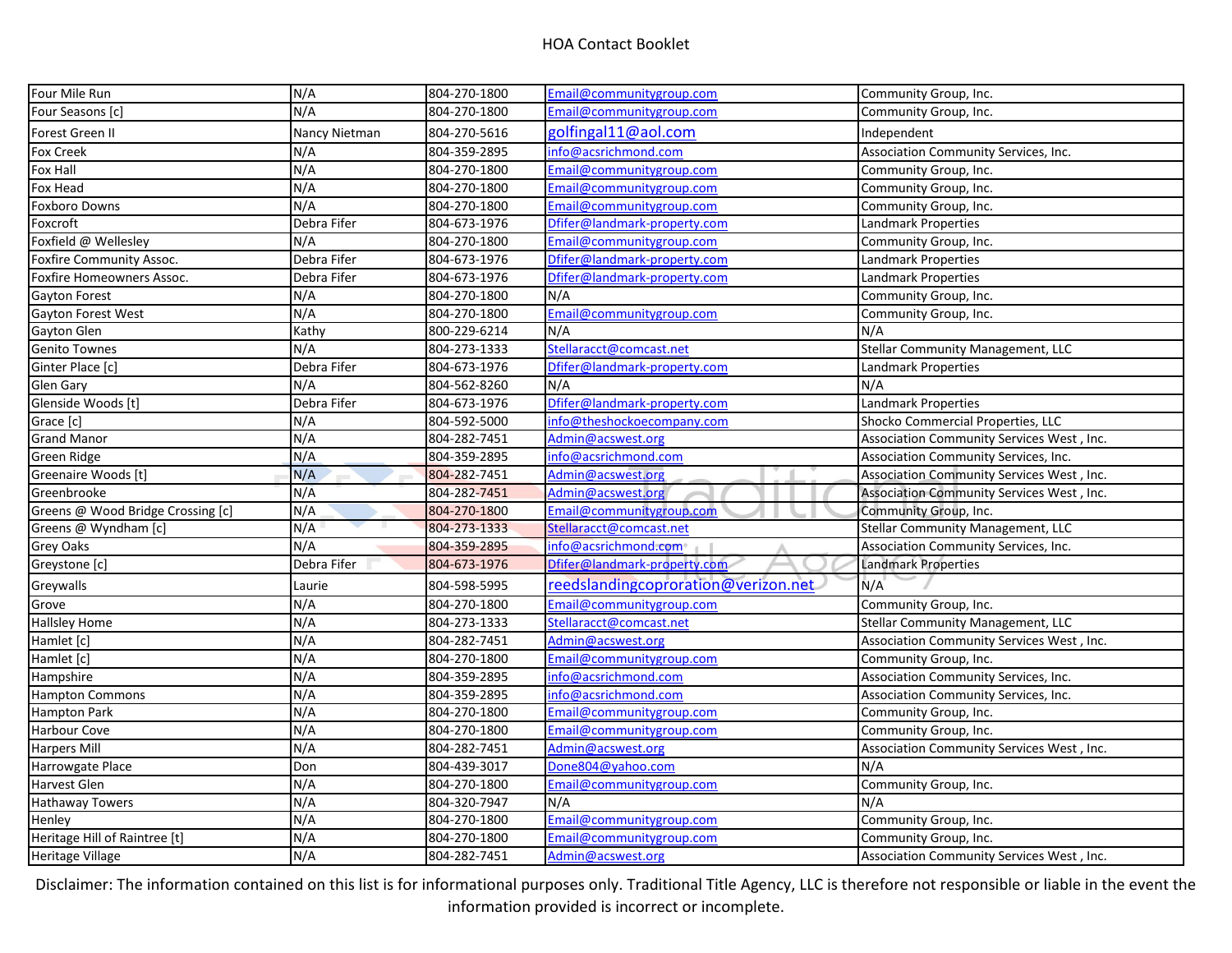| <b>High Grove</b>           | N/A             | 804-359-2895 | info@acsrichmond.com           | Association Community Services, Inc.      |
|-----------------------------|-----------------|--------------|--------------------------------|-------------------------------------------|
| <b>Holladay Hill</b>        | N/A             | 804-273-1333 | Stellaracct@comcast.net        | <b>Stellar Community Management, LLC</b>  |
| <b>Holly Glen</b>           | Debra Fifer     | 804-673-1976 | Dfifer@landmark-property.com   | Landmark Properties                       |
| <b>Holly Glen</b>           | Nicole Garrett  | 804-673-1933 | dfifer@landmark-property.com.  | <b>Landmark Properties</b>                |
| Hollybrook [t]              | N/A             | 804-270-1800 | Email@communitygroup.com       | Community Group, Inc.                     |
| <b>HollyMeade</b>           | Chad            | 804-305-2929 | board@hollymeadehomeowners.org | N/A                                       |
| <b>Honey Meadows</b>        | N/A             | 804-270-1800 | Email@communitygroup.com       | Community Group, Inc.                     |
| Hunters Mill [t]            | N/A             | 804-359-2895 | info@acsrichmond.com           | Association Community Services, Inc.      |
| Hunton Estates              | N/A             | 804-378-5000 | N/A                            | <b>Community Partners of Virginia</b>     |
| Hunton Park                 | N/A             | 804-378-5000 | N/A                            | <b>Community Partners of Virginia</b>     |
| <b>Ironhouse Place</b>      | N/A             | 804-282-7451 | Admin@acswest.org              | Association Community Services West, Inc. |
| Ironmill [t]                | N/A             | 804-273-1333 | Stellaracct@comcast.net        | Stellar Community Management, LLC         |
| Ironwood @ Crossridge       | N/A             | 804-273-1333 | Stellaracct@comcast.net        | Stellar Community Management, LLC         |
| Tvystone   &II              | N/A             | 804-270-1800 | Email@communitygroup.com       | Community Group, Inc.                     |
| Jackson Creek [c]           | N/A             | 804-270-1800 | Email@communitygroup.com       | Community Group, Inc.                     |
| Jamerson Park               | N/A             | 804-273-1333 | Stellaracct@comcast.net        | <b>Stellar Community Management, LLC</b>  |
| James River Commons         | N/A             | 804-359-2895 | info@acsrichmond.com           | Association Community Services, Inc.      |
| Jordan On the James         | N/A             | 804-282-7451 | Admin@acswest.org              | Association Community Services West, Inc. |
| Kanawa Trace                | Karen Doughtrey | 804-359-5177 | N/A                            | N/A                                       |
| Kelston Green [c]           | N/A             | 804-270-1800 | Email@communitygroup.com       | Community Group, Inc.                     |
| Kings Charter               | N/A             | 804-270-1800 | Email@communitygroup.com       | Community Group, Inc.                     |
| <b>Kings Grove</b>          | N/A             | 804-270-1800 | Email@communitygroup.com<br>÷. | Community Group, Inc.                     |
| Kingsland Glen              | N/A             | 804-270-1800 | Email@communitygroup.com       | Community Group, Inc.                     |
| Kinloch                     | N/A             | 804-270-1800 | Email@communitygroup.com       | Community Group, Inc.                     |
| Knightsbridge               | N/A             | 804-282-7451 | Admin@acswest.org              | Association Community Services West, Inc. |
| Knollingwood                | N/A             | 804-270-1800 | Email@communitygroup.com       | Community Group, Inc.                     |
| Lake Jordan                 | N/A             | 804-270-1800 | Email@communitygroup.com       | Community Group, Inc.                     |
| Lake Salisbury              | N/A             | N/A          | membership@lakesalisbury.org   | N/A                                       |
| Lakepointe                  | N/A             | 804-270-1800 | Email@communitygroup.com       | Community Group, Inc.                     |
| Lakeridge Green [t]         | Debra Fifer     | 804-673-1976 | Dfifer@landmark-property.com   | Landmark Properties                       |
| Landings of Laurel Lake [c] | N/A             | 804-270-1800 | Email@communitygroup.com       | Community Group, Inc.                     |
| Laurel Hill House [c]       | N/A             | 804-592-5000 | info@theshockoecompany.com     | Shocko Commercial Properties, LLC         |
| Laurel Lakes [c]            | N/A             | 804-270-1800 | Email@communitygroup.com       | Community Group, Inc.                     |
| Laurel Lakes                | N/A             | 804-270-1800 | Email@communitygroup.com       | Community Group, Inc.                     |
| Laurel Lakes [t]            | N/A             | 804-270-1800 | Email@communitygroup.com       | Community Group, Inc.                     |
| Laurel Square               | N/A             | 804-270-1800 | Email@communitygroup.com       | Community Group, Inc.                     |
| Legacy                      | N/A             | 804-270-1800 | Email@communitygroup.com       | Community Group, Inc.                     |
| Lexington                   | N/A             | 804-359-2895 | info@acsrichmond.com           | Association Community Services, Inc.      |
| Lexington Village           | N/A             | 804-359-2895 | info@acsrichmond.com           | Association Community Services, Inc.      |
| Liberty Trace               | N/A             | 804-273-1333 | Stellaracct@comcast.net        | <b>Stellar Community Management, LLC</b>  |
| Linden Pointe               | N/A             | 804-273-1333 | Stellaracct@comcast.net        | <b>Stellar Community Management, LLC</b>  |
| Lock Lane [c]               | N/A             | 804-592-5000 | info@theshockoecompany.com     | Shocko Commercial Properties, LLC         |
| Lockgreen                   | N/A             | 804-270-1800 | Email@communitygroup.com       | Community Group, Inc.                     |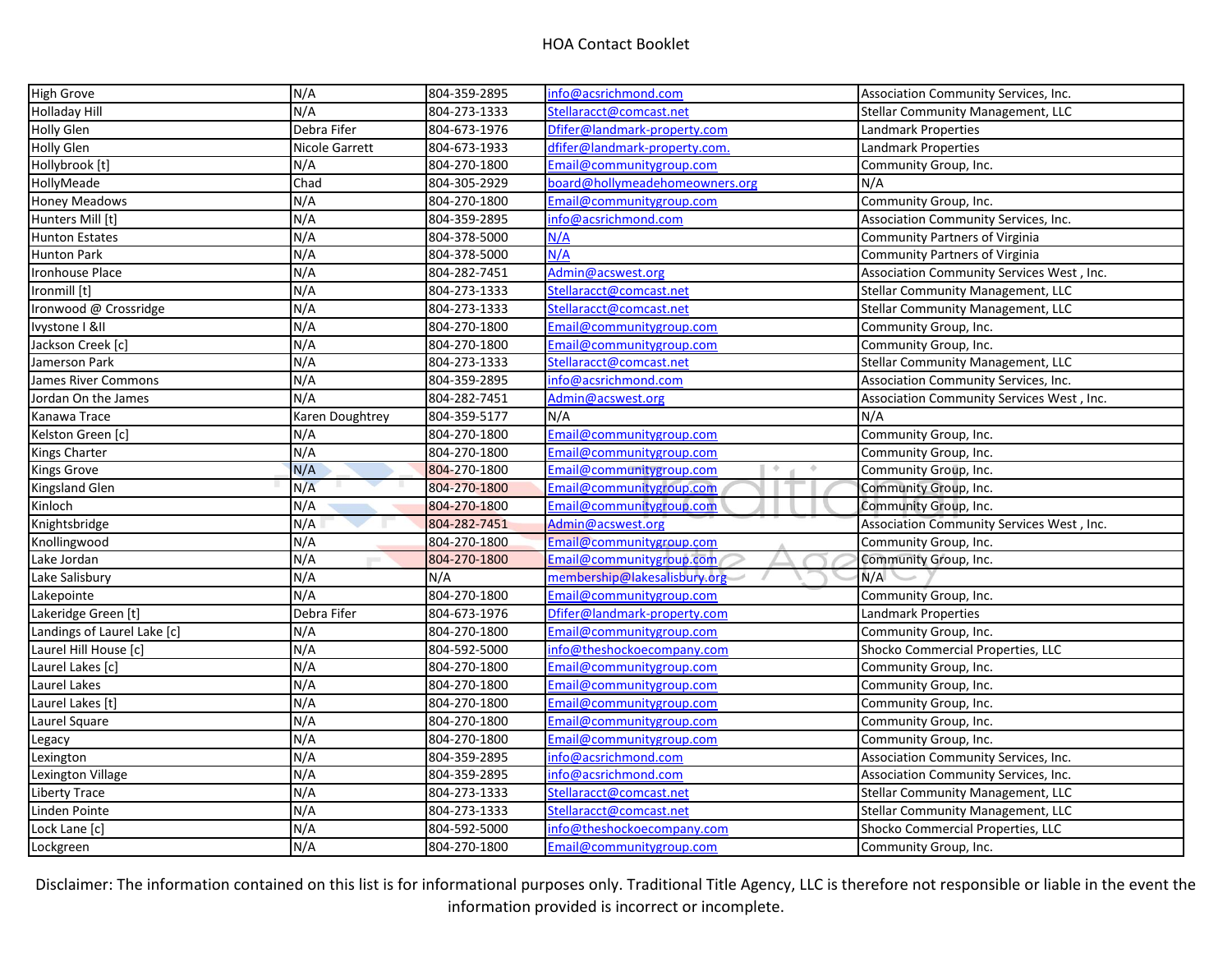| N/A<br>Lofts @ Cary Place                                      |                           | 804-282-7451                 | Admin@acswest.org                 | Association Community Services West, Inc. |
|----------------------------------------------------------------|---------------------------|------------------------------|-----------------------------------|-------------------------------------------|
| Madison Village @ Charter Colony                               | N/A                       | 804-378-5000                 | N/A                               | <b>Community Partners of Virginia</b>     |
| Magnolia Green                                                 | N/A                       | 804-270-1800                 | Email@communitygroup.com          | Community Group, Inc.                     |
| Magnolia Pointe                                                | N/A                       | 804-282-7451                 | Admin@acswest.org                 | Association Community Services West, Inc. |
| Magnolia Ridge @ Va Center                                     | N/A                       | 804-378-5000                 | N/A                               | <b>Community Partners of Virginia</b>     |
| Manor @ Hunton Park                                            | Debra Fifer               | 804-673-1976                 | Dfifer@landmark-property.com      | Landmark Properties                       |
| Marley Pointe [t]                                              | N/A                       | 804-359-2895                 | info@acsrichmond.com              | Association Community Services, Inc.      |
| Marshal Street [c]                                             | N/A                       | 804-592-5000                 | info@theshockoecompany.com        | Shocko Commercial Properties, LLC         |
| Martin's Grant                                                 | N/A                       | 804-359-2895                 | info@acsrichmond.com              | Association Community Services, Inc.      |
| Martin's Ridge                                                 | N/A                       | 804-359-2895                 | info@acsrichmond.com              | Association Community Services, Inc.      |
| Matthew Riley [c]                                              | N/A                       | 804-282-7451                 | Admin@acswest.org                 | Association Community Services West, Inc. |
| <b>Mayland Townes</b>                                          | N/A                       | 804-205-5009                 | N/A                               | United Property Associates, Inc.          |
| Meadows                                                        | N/A                       | 804-270-1800                 | Email@communitygroup.com          | Community Group, Inc.                     |
| <b>Meadow Creek</b>                                            | Norman                    | 804-714-1689                 | N/A                               | N/A                                       |
| Meadow Farms of Powhatan                                       | N/A                       | 804-598-9222                 | N/A                               | N/A                                       |
| <b>Meadows Section II</b>                                      | N/A                       | 804-273-1333                 | Stellaracct@comcast.net           | <b>Stellar Community Management, LLC</b>  |
| Meadowville Landing                                            | Ashley/ Edwina/ Paige     | 804-378-5000                 | N/A                               | Community Partners of Virginia            |
| Mews @ Cary Mill [c]                                           | N/A                       | 804-592-5000                 | info@theshockoecompany.com        | Shocko Commercial Properties, LLC         |
| Miami Owners                                                   | N/A                       | 804-282-7451                 | Admin@acswest.org                 | Association Community Services West, Inc. |
| Midlothian Wood [c]                                            | N/A                       | 804-282-7451                 | Admin@acswest.org                 | Association Community Services West, Inc. |
| Middle Quarter                                                 | Dick Tashjian             | 804-741-5114                 | tash1008d@aol.com                 | N/A                                       |
| <b>Midview Farms</b>                                           | N/A                       | 804-270-1800                 | Email@communitygroup.com          | Community Group, Inc.                     |
| Mill Quarter Property                                          | N/A                       | N/A                          | millqpoa@gmail.com                | N/A                                       |
| Millspring Townes [t]                                          | N/A                       | 804-270-1800                 | Email@communitygroup.com          | Community Group, Inc.                     |
| Millstone                                                      | N/A                       | 804-359-2895                 | info@acsrichmond.com              | Association Community Services, Inc.      |
| Monument Circle [c]                                            | N/A                       | 804-592-5000                 | info@theshockoecompany.com        | Shocko Commercial Properties, LLC         |
| <b>Monument Park</b>                                           | N/A                       | 804-270-1800                 | Email@communitygroup.com          | Community Group, Inc.                     |
| <b>Monument Terrace</b>                                        | Debra Fifer               | 804-673-1976                 | Dfifer@landmark-property.com      | <b>Landmark Properties</b>                |
| N/A<br><b>Mooreland Commons</b>                                |                           |                              |                                   |                                           |
|                                                                |                           | 804-359-2895                 | info@acsrichmond.com              | Association Community Services, Inc.      |
| Morgan's Glen [t]                                              | N/A                       | 804-270-1800                 | Email@communitygroup.com          | Community Group, Inc.                     |
| Mount Vernon [c]                                               | Kelly                     | 804-673-0900                 | Kmiranowicz@landmark-property.com | Landmark Properties                       |
| <b>Mountain Glen</b>                                           | N/A                       | 804-270-1800                 | Email@communitygroup.com          | Community Group, Inc.                     |
| <b>Mountain Road Townes</b>                                    | N/A                       | 804-378-5000                 | N/A                               | <b>Community Partners of Virginia</b>     |
| <b>Muirfield Green</b>                                         | N/A                       | 804-378-5000                 | N/A                               | <b>Community Partners of Virginia</b>     |
| <b>Mulberry Place</b>                                          | N/A                       | 804-592-5000                 | info@theshockoecompany.com        | Shocko Commercial Properties, LLC         |
| Museum Loft [c]                                                | N/A                       | 804-592-5000                 | info@theshockoecompany.com        | Shocko Commercial Properties, LLC         |
| Museum Place [c]                                               | N/A                       | 804-592-5000                 | info@theshockoecompany.com        | Shocko Commercial Properties, LLC         |
| New Market Village                                             | N/A                       | 804-270-1800                 | Email@communitygroup.com          | Community Group, Inc.                     |
| Newberry Towne                                                 | N/A                       | 804-967-2754                 | info@joynercs.com                 | Joyner Community Solutions                |
| Nolde Bakery [c] @ Church Hill                                 | N/A                       | 804-967-2754                 | info@joynercs.com                 | Joyner Community Solutions                |
| <b>North Creek</b>                                             | N/A                       | 804-270-1800                 | Email@communitygroup.com          | Community Group, Inc.                     |
| <b>North Settlers Landing</b><br>Norwood Pond @ Winterpock [c] | Darryl Kerkeslager<br>N/A | 804-305-0594<br>804-282-7451 | kerkeslager@verizon.net           | N/A                                       |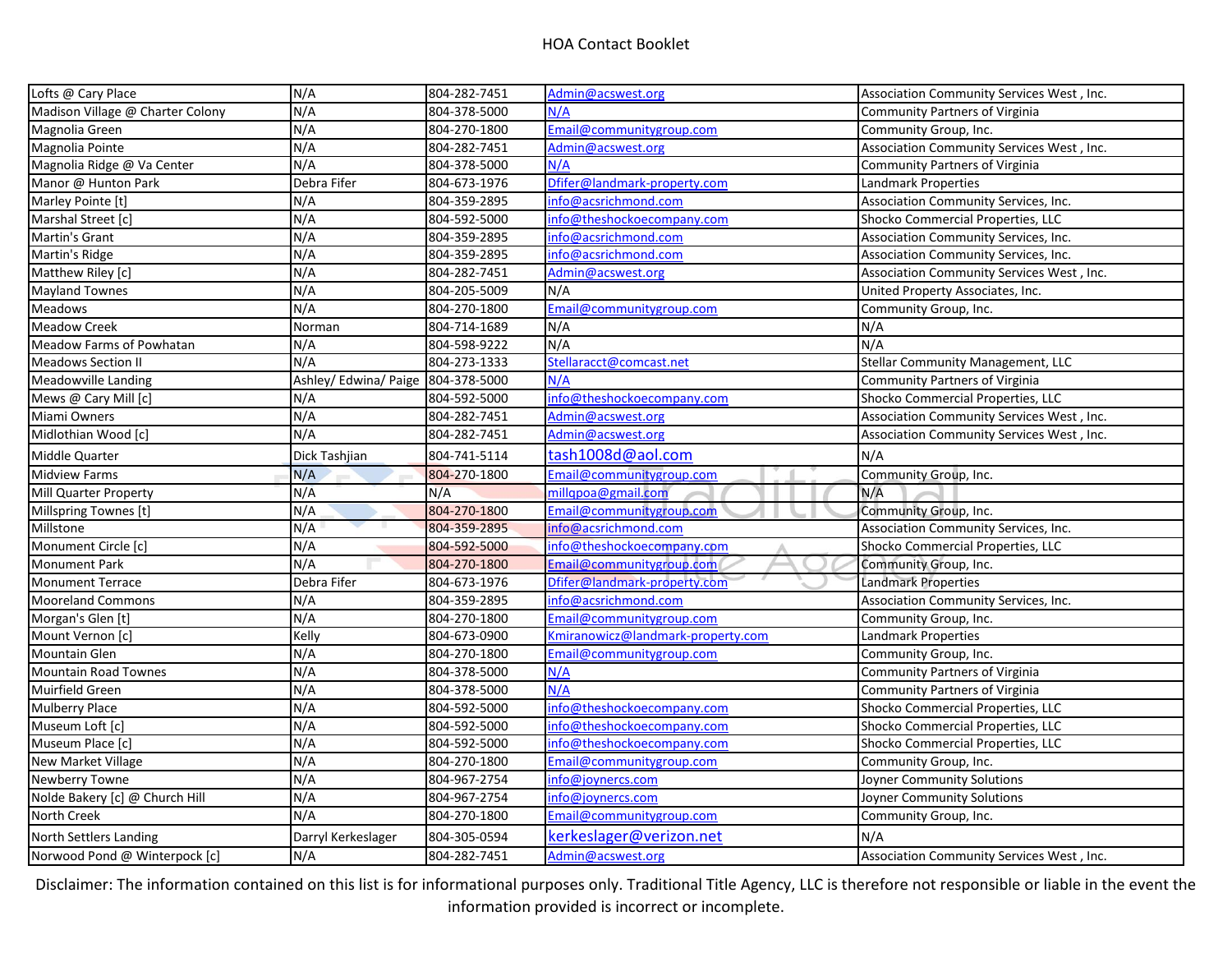| Oakland Chase                    | N/A                  | 804-270-1800 | Email@communitygroup.com       | Community Group, Inc.                     |
|----------------------------------|----------------------|--------------|--------------------------------|-------------------------------------------|
| Oaks @ Crossridge                | N/A                  | 804-270-1800 | Email@communitygroup.com       | Community Group, Inc.                     |
| Oglethorpe Park @ Sadler Walk    | N/A                  | 757-646-6247 | Info@thinkpma.com              | <b>Property Management Associates</b>     |
| Old Coach [t]                    | N/A                  | 804-282-7451 | Admin@acswest.org              | Association Community Services West, Inc. |
| Old Hundred Mill                 | <b>Becca Condrey</b> | 804-282-7451 | ohmho@gmail.com                | Association Community Services West, Inc. |
| Old Manchester Lofts [C]         | N/A                  | 804-344-0032 | N/A                            | Monroe Properties LLC                     |
| Olde Gayton [t]                  | N/A                  | 804-270-1800 | Email@communitygroup.com       | Community Group, Inc.                     |
| Overlook [c]                     | N/A                  | 804-378-5000 | N/A                            | <b>Community Partners of Virginia</b>     |
| Pagehurst @ Salisbury            | N/A                  | 804-270-1800 | N/A                            | N/A                                       |
| Palmer Place [c]                 | N/A                  | 804-282-7451 | Admin@acswest.org              | Association Community Services West, Inc. |
| Park @ Centerville               | N/A                  | 804-378-5000 | N/A                            | Community Partners of Virginia            |
| Park Commons, A [c]              | N/A                  | 804-273-1333 | Stellaracct@comcast.net        | <b>Stellar Community Management, LLC</b>  |
| Park Terrace @ Wellesley [c]     | N/A                  | 804-270-1800 | Email@communitygroup.com       | Community Group, Inc.                     |
| Park West Assoc.                 | N/A                  | 804-378-5000 | N/A                            | Community Partners of Virginia            |
| Park West Homeowners Assoc.      | N/A                  | 804-270-1800 | Email@communitygroup.com       | Community Group, Inc.                     |
| Parke @ Manakin Woods            | N/A                  | 804-378-5000 | N/A                            | Community Partners of Virginia            |
| Parkway Towns @ Williambsburg    | N/A                  | 804-378-5000 | N/A                            | <b>Community Partners of Virginia</b>     |
| Pebble Creek                     | N/A                  | 804-270-1800 | Email@communitygroup.com       | Community Group, Inc.                     |
| Pemberton                        | N/A                  | 804-270-1800 | Email@communitygroup.com       | Community Group, Inc.                     |
| Pemberton Oaks [c]               | N/A                  | 804-270-1800 | Email@communitygroup.com       | Community Group, Inc.                     |
| Pemberton Oaks [t]               | N/A                  | 804-270-1800 | Email@communitygroup.com       | Community Group, Inc.                     |
| Pheasant run [t]                 | N/A                  | 804-270-1800 | ÷.<br>Email@communitygroup.com | Community Group, Inc.                     |
| Pointe @ Bellgrade [c]           | N/A                  | 804-282-7451 | Admin@acswest.org              | Association Community Services West, Inc. |
| Pointe @ Magnolia Lakes [c]miniu | N/A                  | 804-282-7451 | Admin@acswest.org              | Association Community Services West, Inc. |
| Pole Green Station               | N/A                  | 804-359-2895 | info@acsrichmond.com           | Association Community Services, Inc.      |
| Porter Street Flats [c]          | N/A                  | 804-344-0032 | N/A                            | Monroe Properties LLC                     |
| Prestwould                       | N/A                  | 804-270-1800 | Email@communitygroup.com       | Community Group, Inc.                     |
| Proctor's Point                  | Taivia               | 804-282-7451 | Admin@acswest.org              | Association Community Services West, Inc. |
| Providence Community Assoc.      | N/A                  | 804-378-5000 | N/A                            | <b>Community Partners of Virginia</b>     |
| Providence Court [t]             | N/A                  | 804-282-7451 | Admin@acswest.org              | Association Community Services West, Inc. |
| Providence Green                 | N/A                  | 804-273-1333 | Available through website      | <b>Stellar Community Management, LLC</b>  |
| Providence Homeowners Assoc.     | N/A                  | 804-230-1220 | N/A                            | Genesis Community Management, LLC         |
| Qualla Farms                     | N/A                  | 804-282-7451 | Admin@acswest.org              | Association Community Services West, Inc. |
| Rachel's Way                     | N/A                  | 804-359-2895 | info@acsrichmond.com           | Association Community Services, Inc.      |
| Raintree Commons                 | N/A                  | 804-270-1800 | Email@communitygroup.com       | Community Group, Inc.                     |
| Raintree East                    | Mark Walton          | 804-740-0768 | N/A                            | Independent                               |
| Raleigh                          | N/A                  | 804-359-2895 | info@acsrichmond.com           | Association Community Services, Inc.      |
| Ramblewood                       | <b>Tracy Talbert</b> | 804-273-1333 | Stellaracct@comcast.net        | <b>Stellar Community Management, LLC</b>  |
| Randolph Square                  | N/A                  | 804-270-1800 | Email@communitygroup.com       | Community Group, Inc.                     |
| <b>Reeds Landing</b>             | N/A                  | 804-378-5000 | N/A                            | <b>Community Partners of Virginia</b>     |
| Regency Woods [c]                | N/A                  | 804-270-1800 | Email@communitygroup.com       | Community Group, Inc.                     |
| Reserve At Bell Creek            | N/A                  | 804-270-1800 | Email@communitygroup.com       | Community Group, Inc.                     |
| Reserve [c]                      | N/A                  | 804-592-5000 | info@theshockoecompany.com     | Shocko Commercial Properties, LLC         |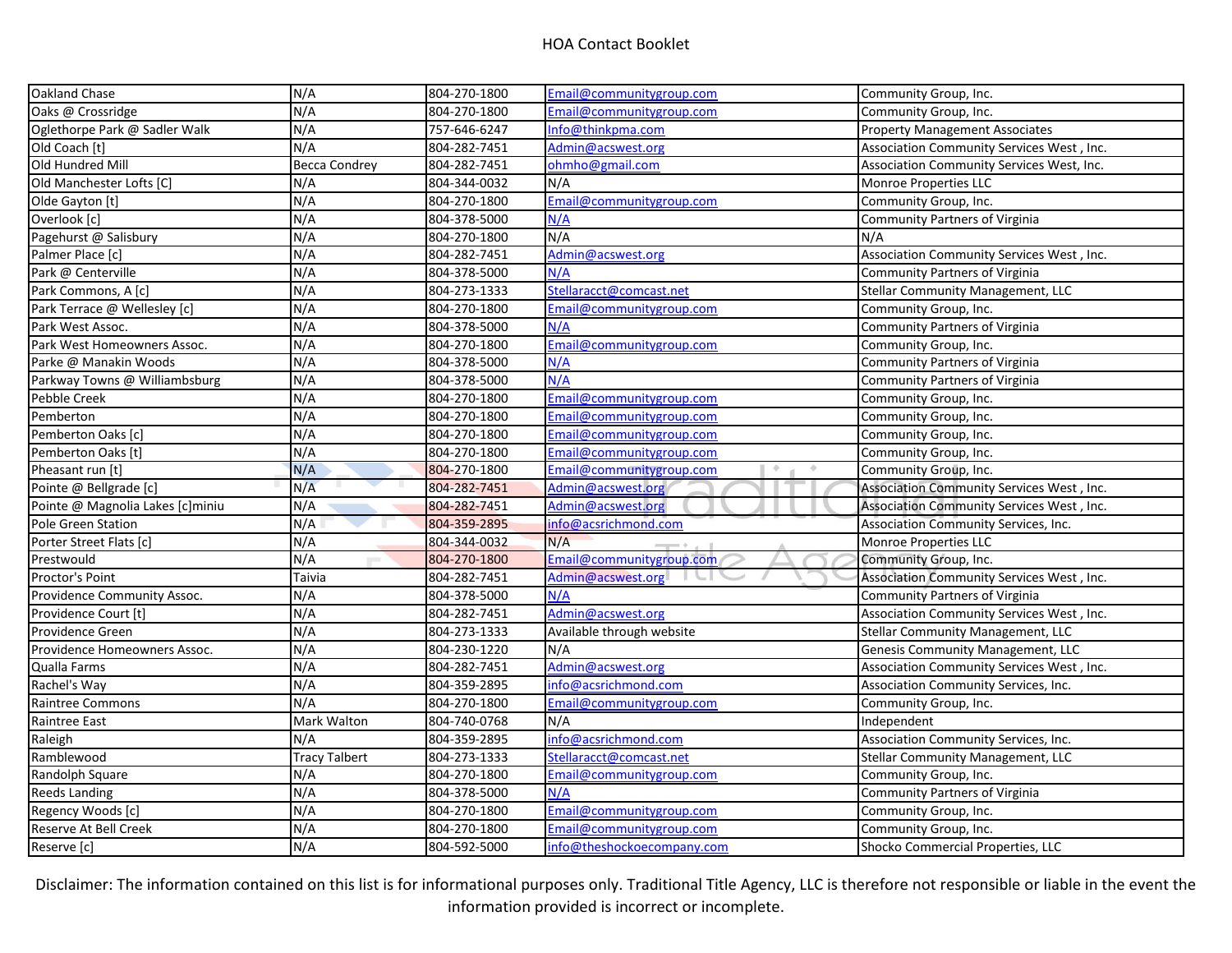| Ridge At Hunton Park             | N/A             | 804-270-1800 | Email@communitygroup.com       | Community Group, Inc.                     |
|----------------------------------|-----------------|--------------|--------------------------------|-------------------------------------------|
| Ridgewood Park                   | N/A             | 757-646-6247 | Info@thinkpma.com              | <b>Property Management Associates</b>     |
| <b>River Downs</b>               | N/A             | 804-270-1800 | Email@communitygroup.com       | Community Group, Inc.                     |
| <b>River Locke</b>               | N/A             | 804-270-1800 | Email@communitygroup.com       | Community Group, Inc.                     |
| Rivergate                        | N/A             | 804-270-1800 | Email@communitygroup.com       | Community Group, Inc.                     |
| <b>Riverlake Colony</b>          | N/A             | 804-270-1800 | Email@communitygroup.com       | Community Group, Inc.                     |
| <b>Rivers Bend</b>               | N/A             | 804-270-1800 | Email@communitygroup.com       | Community Group, Inc.                     |
| Riverside on the James [c]       | N/A             | 804-270-1800 | Email@communitygroup.com       | Community Group, Inc.                     |
| Riverwatch                       | N/A             | 804-270-1800 | Email@communitygroup.com       | Community Group, Inc.                     |
| Rochedale Hundred                | N/A             | 804-273-1333 | Stellaracct@comcast.net        | Stellar Community Management, LLC         |
| <b>Rockwood Terrace</b>          | Debra Fifer     | 804-673-1976 | Dfifer@landmark-property.com   | Landmark Properties                       |
| Rolfield                         | N/A             | 804-270-1800 | Email@communitygroup.com       | Community Group, Inc.                     |
| Rolling Hill @ Battlefield Green | Debra Fifer     | 804-673-1976 | Dfifer@landmark-property.com   | Landmark Properties                       |
| Rolling Hill @ Buford            | N/A             | 804-359-2895 | info@acsrichmond.com           | Association Community Services, Inc.      |
| <b>Rolling Hill</b>              | N/A             | 804-282-7451 | Admin@acswest.org              | Association Community Services West, Inc. |
| <b>Rolling Hills</b>             | N/A             | 804-359-2895 | info@acsrichmond.com           | Association Community Services, Inc.      |
| Rose Park                        | N/A             | 804-592-5000 | info@theshockoecompany.com     | Shocko Commercial Properties, LLC         |
| Rosemont                         | Celina Thompson | N/A          | president@rosemonthoa.org,     | CelinaT@verizon.net                       |
| Rountrey                         | N/A             | 804-282-7451 | Admin@acswest.org              | Association Community Services West, Inc. |
| Rutland                          | N/A             | 804-230-1220 | N/A                            | Genesis Community Management, LLC         |
| <b>Rutland Townes</b>            | N/A             | 804-270-1800 | Email@communitygroup.com       | Community Group, Inc.                     |
| Sabot Hill Owners                | N/A             | 804-273-1333 | Stellaracct@comcast.net<br>÷.  | <b>Stellar Community Management, LLC</b>  |
| Sadler Green                     | N/A             | 804-282-7451 | Admin@acswest.org              | Association Community Services West, Inc. |
| Sadler Walk                      | N/A             | 804-282-7451 | Admin@acswest.org              | Association Community Services West, Inc. |
| Saint Andrews                    | N/A             | 804-282-7451 | Admin@acswest.org              | Association Community Services West, Inc. |
| Salem Woods                      | Mary Kemp       | 804-748-3101 | Webmaster@Swha.org             | N/A                                       |
| Salisbury                        | N/A             | 804-897-7462 | Available through website      | http://www.salisburyhomeowners.net/       |
| Salisbury Village [t]            | Stan Adams      | 804-357-0981 | svacpa@comcast.net             | N/A                                       |
| Sanctuary [c]                    | N/A             | 804-282-7451 | Admin@acswest.org              | Association Community Services West, Inc. |
| Scotter Hill Ridgemoor [t]       | N/A             | 804-273-1333 | Stellaracct@comcast.net        | Stellar Community Management, LLC         |
| Scottville @ Powhatan Courthouse | Michael Potter  | 804-598-7989 | mpotter@villageconceptsinc.com |                                           |
| Second Phase Shannon Green [t]   | N/A             | 804-270-1800 | Email@communitygroup.com       | Community Group, Inc.                     |
| Section C, Sturbridge            | N/A             | 804-378-5000 | N/A                            | <b>Community Partners of Virginia</b>     |
| Settler's Ridge                  | N/A             | 804-282-7451 | Admin@acswest.org              | Association Community Services West, Inc. |
| Shady Ridge H                    | N/A             | 804-359-2895 | info@acsrichmond.com           | Association Community Services, Inc.      |
| Shannon Green [c]                | N/A             | 804-270-1800 | Email@communitygroup.com       | Community Group, Inc.                     |
| Shannon Green II [c]             | N/A             | 804-270-1800 | Email@communitygroup.com       | Community Group, Inc.                     |
| Shannon Green III [c]            | N/A             | 804-270-1800 | Email@communitygroup.com       | Community Group, Inc.                     |
| Shannon Green [t]                | N/A             | 804-270-1800 | Email@communitygroup.com       | Community Group, Inc.                     |
| Shenandoah Crossing Country Club | N/A             | 804-967-2754 | info@joynercs.com              | Joyner Community Solutions                |
| Sherbrooke                       | N/A             | N/A          | SherbrookeTreas@outlook.com    | P.O Box 29915 Henrico, VA 23242           |
| Sherrington                      | N/A             | 804-270-1800 | Email@communitygroup.com       | Community Group, Inc.                     |
| Shockoe Valley Lofts [c]         | N/A             | 804-344-0032 | N/A                            | <b>Monroe Properties LLC</b>              |
|                                  |                 |              |                                |                                           |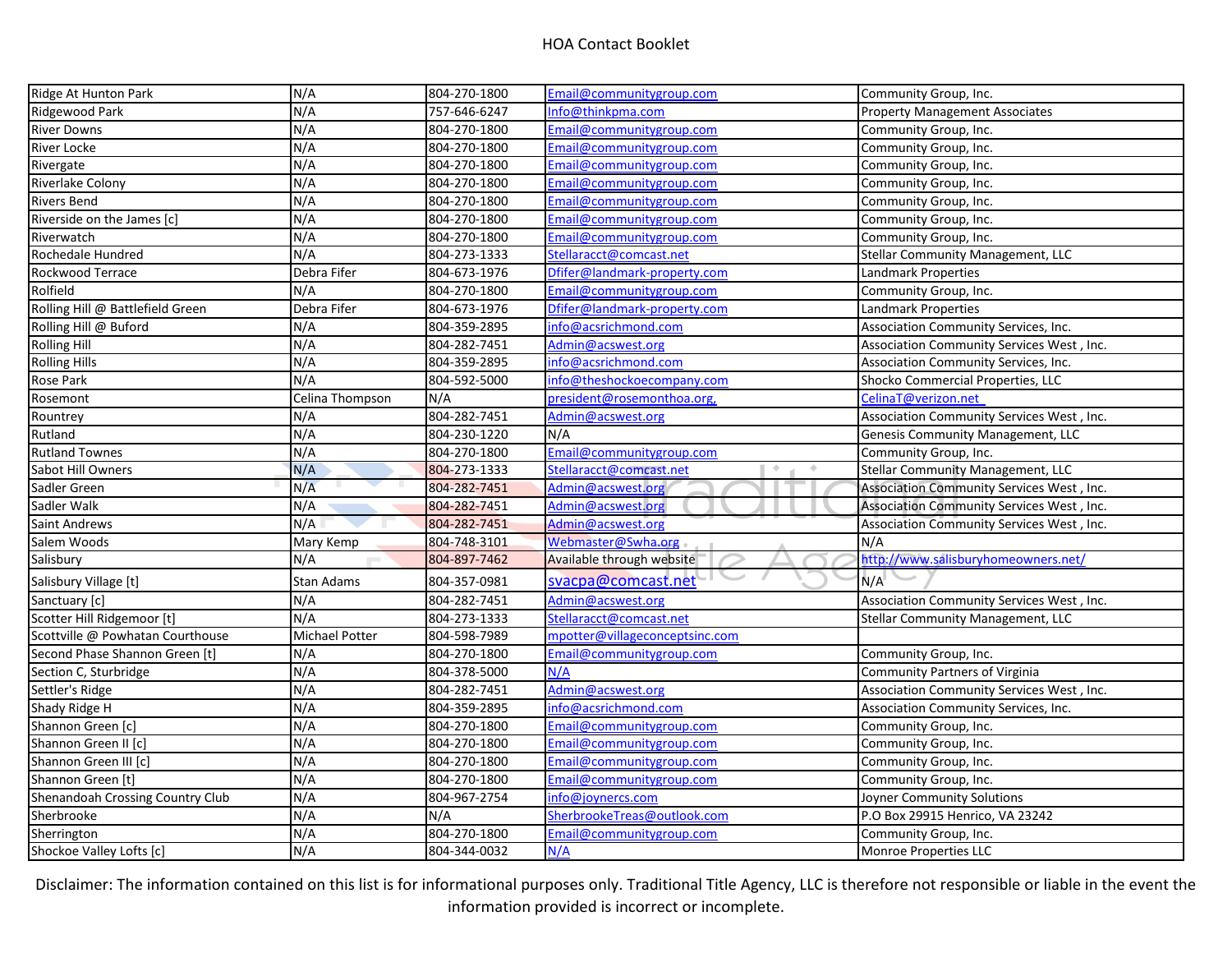| <b>Silver Mews</b>             | <b>Tracy Talbert</b>    | 804-273-1333      | Stellaracct@comcast.net         | <b>Stellar Community Management, LLC</b>  |
|--------------------------------|-------------------------|-------------------|---------------------------------|-------------------------------------------|
| Silverleaf                     | N/A                     | 804-359-2895      | info@acsrichmond.com            | Association Community Services, Inc.      |
| Six North Sixth [c]            | N/A                     | 804-592-5000      | info@theshockoecompany.com      | Shocko Commercial Properties, LLC         |
| <b>Skipwith Green</b>          | Debra Fifer             | 804-673-1976      | Dfifer@landmark-property.com    | Landmark Properties                       |
| Sky Line [c]                   | N/A                     | 804-967-2754      | info@joynercs.com               | Joyner Community Solutions                |
| Sleepy Hollow @ Kinross        | <b>Steve Yauger</b>     | 804-673-9336      |                                 | N/A                                       |
| Smoketree                      | Kim                     | 804-379-4762      | Kimjones@ppsva.com              | N/A                                       |
| Southall @ Crossridge [c]      | N/A                     | 804-378-5000      | N/A                             | Community Partners of Virginia            |
| Southbend                      | N/A                     | 804-270-1800      | Email@communitygroup.com        | Community Group, Inc.                     |
| Southcreek                     | N/A                     | 804-270-1800      | Email@communitygroup.com        | Community Group, Inc.                     |
| Spicetree                      | N/A                     | 804-270-1800      | Email@communitygroup.com        | Community Group, Inc.                     |
| Spinnaker Cove                 | N/A                     | 804-598-7660      | rbmsllc@comcast.net             | N/A                                       |
| Springfield Woods [t]          | N/A                     | 804-270-1800      | Email@communitygroup.com        | Community Group, Inc.                     |
| Springford Farms               | N/A                     | 804-378-5000 x215 | HOA@BrandyOaks.com              | Community Partners of Virginia            |
| SpringRidge @ Swift Creek      | N/A                     | 757-646-6247      | Info@thinkpma.com               | <b>Property Management Associates</b>     |
| St. Albans                     | N/A                     | 804-378-5000      | N/A                             | <b>Community Partners of Virginia</b>     |
| St. Claire Ridge [t]           | N/A                     | 804-270-1800      | Email@communitygroup.com        | Community Group, Inc.                     |
| St. Patrick's Place [c]        | <b>Berkley Whitener</b> | 804-673-1933      | Bwhitener@landmark-property.com | Landmark Properties                       |
| <b>Stable Hill Homeowners</b>  | N/A                     | 804-359-2895      | info@acsrichmond.com            | Association Community Services, Inc.      |
| <b>Stafford Lakes</b>          | N/A                     | 804-270-1800      | Email@communitygroup.com        | Community Group, Inc.                     |
| Stafford Square [c]            | N/A                     | 804-282-7451      | Admin@acswest.org               | Association Community Services West, Inc. |
| Stafford Terrace [c]           | <b>Claude Davenport</b> | 804-592-2282      | N/A<br>$\overline{\phantom{a}}$ | N/A                                       |
| Sterling Row [c]               | N/A                     | 804-359-2895      | info@acsrichmond.com            | Association Community Services, Inc.      |
| Stone Manor Village [c]        | N/A                     | 804-270-1800      | Email@communitygroup.com        | Community Group, Inc.                     |
| <b>Stonebridge Gardens</b>     | N/A                     | 804-282-7451      | Admin@acswest.org               | Association Community Services West, Inc. |
| Stonehurst                     | N/A                     | 804-359-2895      | info@acsrichmond.com            | Association Community Services, Inc.      |
| Stoneleigh                     | N/A                     | 804-359-2895      | info@acsrichmond.com            | Association Community Services, Inc.      |
| <b>Stonewall Manor</b>         | N/A                     | 804-270-1800      | Email@communitygroup.com        | Community Group, Inc.                     |
| <b>Stoney Glen South</b>       | Chris                   | 804-715-9343      | stoney.glen.south@gmail.com     | N/A                                       |
| <b>Stoney Glen West</b>        | Janet                   | 804-717-5252      | N/A                             | N/A                                       |
| <b>Stony Glen</b>              | Jim McClure             | 804-796-3823      | N/A                             | N/A                                       |
| <b>Stony Point</b>             | N/A                     | 804-270-1800      | Email@communitygroup.com        | Community Group, Inc.                     |
| Stony Run [t]                  | N/A                     | 804-270-1800      | Email@communitygroup.com        | Community Group, Inc.                     |
| Stratford Court Kenilworth [c] | N/A                     | 804-282-7451      | Admin@acswest.org               | Association Community Services West, Inc. |
| Sturbridge Village [t]         | Debra Fifer             | 804-673-1976      | Dfifer@landmark-property.com    | Landmark Properties                       |
| Sugar Creek [t]                | N/A                     | 804-282-7451      | Admin@acswest.org               | Association Community Services West, Inc. |
| Summer Lake P                  | N/A                     | 804-270-1800      | Email@communitygroup.com        | Community Group, Inc.                     |
| Summer Walk                    | N/A                     | 804-270-1800      | Email@communitygroup.com        | Community Group, Inc.                     |
| Summerford                     | N/A                     | 804-359-2895      | info@acsrichmond.com            | Association Community Services, Inc.      |
| Summerhill [t]                 | N/A                     | 804-270-1800      | Email@communitygroup.com        | Community Group, Inc.                     |
| Summerwood                     | <b>Steve Patterson</b>  | 804-201-6824      | p4patterson4@gmail.com          | N/A                                       |
| Summit Lofts [c]               | N/A                     | 804-592-5000      | info@theshockoecompany.com      | Shocko Commercial Properties, LLC         |
| <b>Sussex</b>                  | Pat Ferguson            | 804-740-1627      | pfordferg@verizon.net           | N/A                                       |
|                                |                         |                   |                                 |                                           |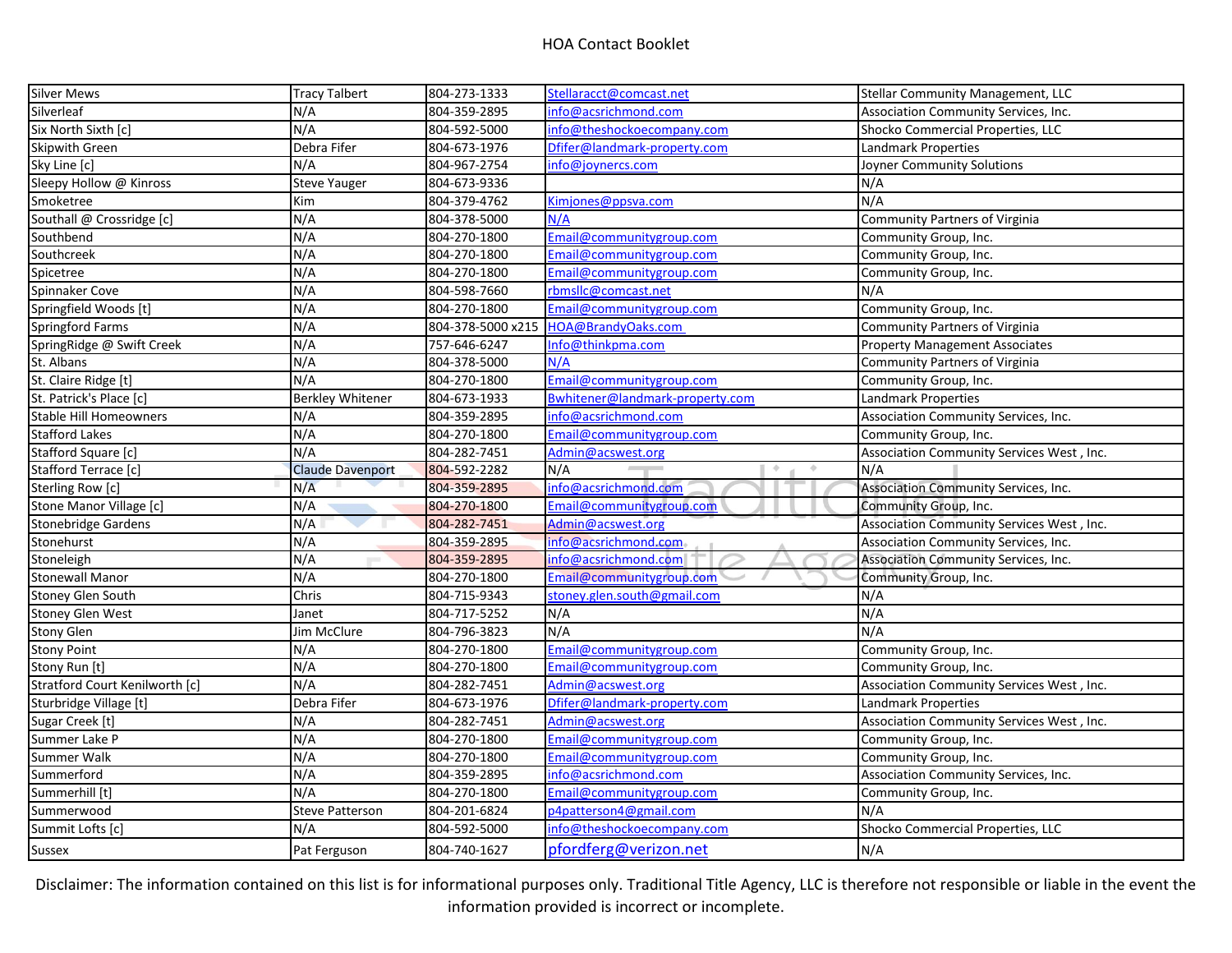| <b>Sussex Square</b>            | <b>BJ Moss</b>          | 804-745-2347      | Mizbitsy@msn.com                | N/A                                       |
|---------------------------------|-------------------------|-------------------|---------------------------------|-------------------------------------------|
| Sussex Wood [t]                 | Debra Fifer             | 804-673-1976      | Dfifer@landmark-property.com    | Landmark Properties                       |
| Swanson Mill Run                | N/A                     | 804-378-5000      | N/A                             | Community Partners of Virginia            |
| <b>Sycamore Mews</b>            | N/A                     | 804-270-1800      | Email@communitygroup.com        | Community Group, Inc.                     |
| <b>Sycamore Springs</b>         | N/A                     | 804-270-1800      | Email@communitygroup.com        | Community Group, Inc.                     |
| Tarrington                      | N/A                     | 804-270-1800      | Email@communitygroup.com        | Community Group, Inc.                     |
| Terraces At Swift Creek [c]     | N/A                     | 804-270-1800      | Email@communitygroup.com        | Community Group, Inc.                     |
| The Chalet                      | N/A                     | 804-359-2895      | info@acsrichmond.com            | Association Community Services, Inc.      |
| The Grove                       | Kathy Moris             | 804-543-4249      | Director@thegrovehoa.com        | Community Group, Inc.                     |
| The Havens @ Westham            | N/A                     | 804-740-0926      | N/A                             | N/A                                       |
| The Highlands                   | Martha Yeager           | 804-282-7451      | manager@highlandsca.com         | Association Community Services West, Inc. |
| The Landing @ Swift Creek       | N/A                     | 757-646-6247      | Info@thinkpma.com               | <b>Property Management Associates</b>     |
| The Links [c]                   | N/A                     | 804-359-2895      | info@acsrichmond.com            | Association Community Services, Inc.      |
| The Meadows @ Carrington        | N/A                     | 804-270-1800      | Email@communitygroup.com        | Community Group, Inc.                     |
| The Pointe @ Bellgrade          | N/A                     | 804-794-5888      | N/A                             | N/A                                       |
| The Timbers @ Summerford        | N/A                     | 804-378-5000      | N/A                             | <b>Community Partners of Virginia</b>     |
| The Townes @ Cary Place         | N/A                     | 804-967-2754      | info@joynercs.com               | Joyner Community Solutions                |
| The Townes @ Hickory Grove [t]  | N/A                     | 804-359-2895      | info@acsrichmond.com            | Association Community Services, Inc.      |
| The Townes @ Meredith Creek [t] | N/A                     | 804-359-2895      | info@acsrichmond.com            | Association Community Services, Inc.      |
| The Woods @ Brandy Oaks         | Denise Romano           | 804-378-5000 x215 | HOA@BrandyOaks.com              | Community Partners of Virginia            |
| The Woods @ Summerford          | <b>Berkley Whitener</b> | 804-553-2466      | Bwhitener@landmark-property.com | Landmark Properties                       |
| Third Phase Summerhill [t]      | N/A                     | 804-282-7451      | Admin@acswest.org               | Association Community Services West, Inc. |
| <b>Thomas Mill</b>              | N/A                     | 804-270-1800      | Email@communitygroup.com        | Community Group, Inc.                     |
| Three Chopt Village [t]         | N/A                     | 804-270-1800      | Email@communitygroup.com        | Community Group, Inc.                     |
| Three Notch [t]                 | <b>Floyd Sinkler</b>    | 804-652-5698      | floydsinkler@prospecthomes.com  | Association Community Services West, Inc. |
| Threechopt Village              | N/A                     | 804-270-1800      | Email@communitygroup.com        | Community Group, Inc.                     |
| <b>Tilden Place</b>             | N/A                     | 804-282-7451      | Admin@acswest.org               | Association Community Services West, Inc. |
| Timbers @ Summerford            | Marcy Peacock           | 804-721-3611      | mpeacock@communitygroup.com     | Community Group, Inc.                     |
| <b>Tinsley Charter</b>          | N/A                     | 804-378-5000      | N/A                             | <b>Community Partners of Virginia</b>     |
| Townes @ Cross Ridge            | N/A                     | 804-378-5000      | N/A                             | Community Partners of Virginia            |
| Townes @ Eagle Cove             | <b>Berkley Whitener</b> | 804-553-2466      | Bwhitener@landmark-property.com | Landmark Properties                       |
| Townes @ Grand oaks [t]         | N/A                     | 804-273-1333      | Stellaracct@comcast.net         | Stellar Community Management, LLC         |
| Townes @ Hickory Grove [t]      | N/A                     | 804-270-1800      | Email@communitygroup.com        | Community Group, Inc.                     |
| Townes @ Hunton Park [t]        | N/A                     | 804-378-5000      | N/A                             | Community Partners of Virginia            |
| Townes @ Meredith Creek [t]     | N/A                     | 804-359-2895      | info@acsrichmond.com            | Association Community Services, Inc.      |
| Townes @ Pouncey Place          | N/A                     | 804-270-1800      | Email@communitygroup.com        | Community Group, Inc.                     |
| Townes @ Shady Grove [t]        | N/A                     | 804-359-2895      | info@acsrichmond.com            | Association Community Services, Inc.      |
| Townes @ Stratford Hills        | Debra Fifer             | 804-673-1976      | Dfifer@landmark-property.com    | Landmark Properties                       |
| Townes @ Woodman                | N/A                     | 804-230-1220      | N/A                             | Genesis Community Management, LLC         |
| Townes @Cary Place              | <b>Thomas Denzler</b>   | 804-967-2754      | info@joynercs.com               | Joyner Community Solutions                |
| Townes of Quail Woods [t]       | N/A                     | 804-270-1800      | Email@communitygroup.com        | Community Group, Inc.                     |
| Townhomes At Harbour Pointe     | N/A                     | 804-270-1800      | Email@communitygroup.com        | Community Group, Inc.                     |
| Townhomes at Rocketts Village   | N/A                     | 804-967-2754      | info@joynercs.com               | Joyner Community Solutions                |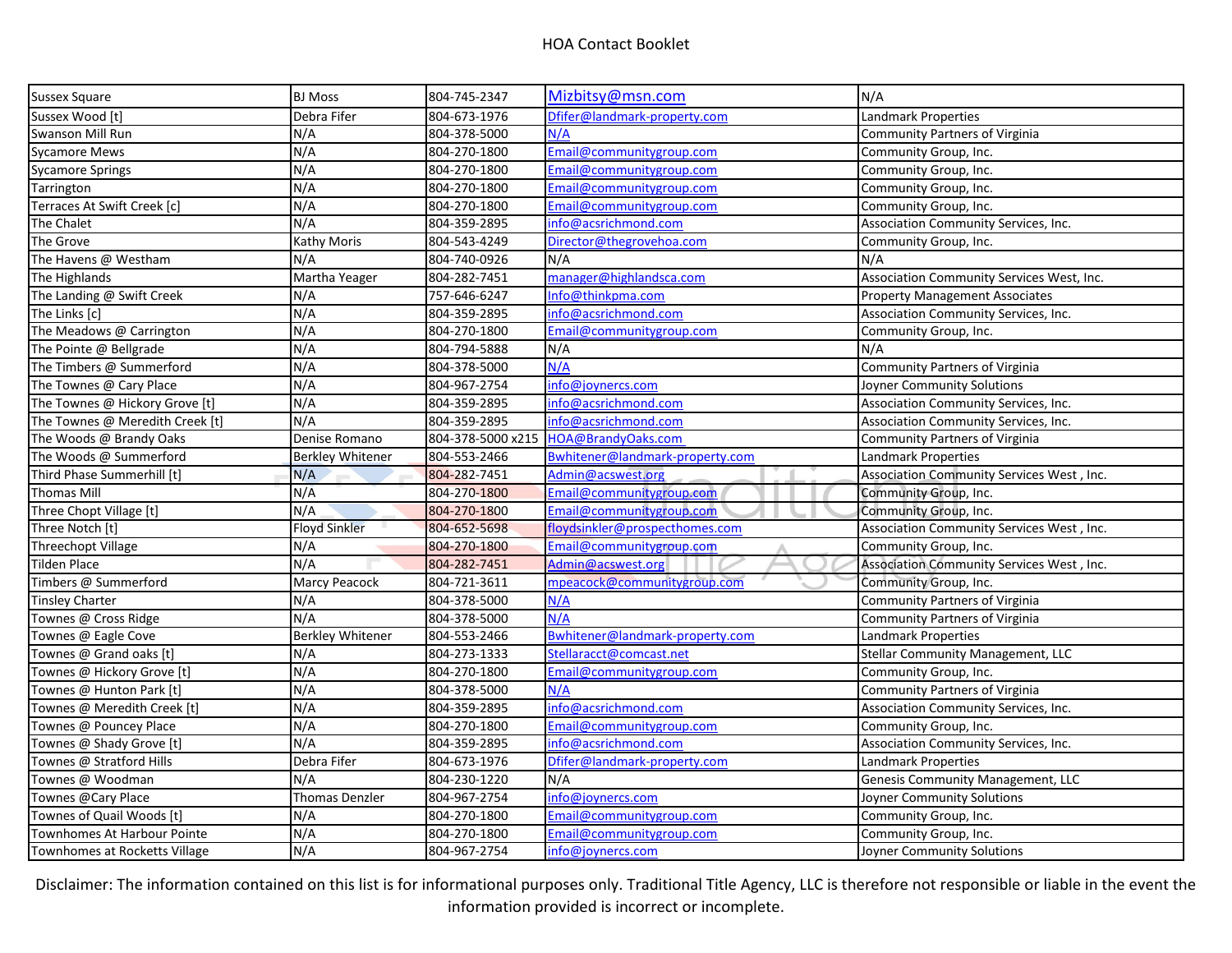| <b>Traylor Estates</b>       | N/A                     | N/A          | traylorestates@gmail.com.       | N/A                                       |
|------------------------------|-------------------------|--------------|---------------------------------|-------------------------------------------|
| Trellis Crossing [c]         | N/A                     | 804-282-7451 | Admin@acswest.org               | Association Community Services West, Inc. |
| Tribeca Brownstones          | N/A                     | 804-282-7451 | Admin@acswest.org               | Association Community Services West, Inc. |
| Trices Lake H                | Elnora Farnsworth       | N/A          | Annfarns43@gmail.com            | N/A                                       |
| Tuckahoe                     | Debra Fifer             | 804-673-1976 | Dfifer@landmark-property.com    | Landmark Properties                       |
| <b>Tuckahoe Court</b>        | N/A                     | 804-270-1800 | Email@communitygroup.com        | Community Group, Inc.                     |
| Tuckahoe Village West [t]    | N/A                     | 804-282-7451 | Admin@acswest.org               | Association Community Services West, Inc. |
| Tuscan Villas [c]            | Debra Fifer             | 804-673-1976 | Dfifer@landmark-property.com    | Landmark Properties                       |
| <b>Twin Hickory</b>          | N/A                     | 804-270-1800 | Email@communitygroup.com        | Community Group, Inc.                     |
| Two Street [c]               | N/A                     | 804-282-7451 | Admin@acswest.org               | Association Community Services West, Inc. |
| Village At Osborne           | N/A                     | 804-270-1800 | Email@communitygroup.com        | Community Group, Inc.                     |
| Villages at The Crossing [t] | Debra Fifer             | 804-673-1976 | Dfifer@landmark-property.com    | Landmark Properties                       |
| Villages of Longmeadow       | N/A                     | 804-282-7451 | Admin@acswest.org               | Association Community Services West, Inc. |
| Villas @ Hunton Park [c]     | N/A                     | 804-378-5000 | N/A                             | <b>Community Partners of Virginia</b>     |
| Villas @ Innsbrook A [c]     | N/A                     | 804-378-5000 | N/A                             | Community Partners of Virginia            |
| Villas @ Oxford Run          | N/A                     | 804-378-5000 | N/A                             | Community Partners of Virginia            |
| Villas @ Raintree [t]        | A.J. Carpenter          | 804-339-3393 | Spacker@ivystone.org            | Independent                               |
| Villas @ Rose Hill           | N/A                     | 804-270-1800 | Email@communitygroup.com        | Community Group, Inc.                     |
| Villas @ Virginia Center [c] | N/A                     | 804-378-5000 | N/A                             | Community Partners of Virginia            |
| Villas @ Yorktown [c]        | N/A                     | 804-378-5000 | N/A                             | Community Partners of Virginia            |
| Villas of Autumn Run [c]     | N/A                     | 804-378-5000 | N/A                             | Community Partners of Virginia            |
| Vistas on the James COA      | Carol Damon-Hall        | 804-225-0754 | cdamon@vistasonthejames.net     | Independent                               |
| Viviana Hall                 | N/A                     | 804-282-7451 | Admin@acswest.org               | Association Community Services West, Inc. |
| <b>Walnut Creek</b>          | <b>Ray Avery</b>        | 804-598-3670 | N/A                             | N/A                                       |
| <b>Walnut Grove</b>          | N/A                     | 804-270-1800 | Email@communitygroup.com        | Community Group, Inc.                     |
| Warrington [c]               | N/A                     | 804-592-5000 | info@theshockoecompany.com      | Shocko Commercial Properties, LLC         |
| Warsaw                       | N/A                     | 804-270-1800 | Email@communitygroup.com        | Community Group, Inc.                     |
| Water Pointe II [c]          | N/A                     | 804-378-5000 | N/A                             | Community Partners of Virginia            |
| Waterford Rhye [t]           | Debra Fifer             | 804-673-1976 | Dfifer@landmark-property.com    | Landmark Properties                       |
| Watermark                    | N/A                     | 804-359-2895 | info@acsrichmond.com            | Association Community Services, Inc.      |
| Watermill                    | N/A                     | N/A          | N/A                             | Contact Homewisedocs.com for HOA Packet   |
| Waterside [t]                | <b>Berkley Whitener</b> | 804-553-1466 | Bwhitener@landmark-property.com | <b>Landmark Properties</b>                |
| Wellesley [c]                | N/A                     | 804-282-7451 | Admin@acswest.org               | Association Community Services West, Inc. |
| Wellesley                    | N/A                     | 804-270-1800 | Email@communitygroup.com        | Community Group, Inc.                     |
| <b>Wellington Farms</b>      | N/A                     | 804-282-7451 | Admin@acswest.org               | Association Community Services West, Inc. |
| <b>West Broad Village</b>    | N/A                     | 804-270-1800 | Email@communitygroup.com        | Community Group, Inc.                     |
| <b>West Grove</b>            | N/A                     | 804-359-2895 | info@acsrichmond.com            | Association Community Services, Inc.      |
| West Hampton Glen            | N/A                     | 804-273-1333 | Stellaracct@comcast.net         | <b>Stellar Community Management, LLC</b>  |
| West Hampton Place           | N/A                     | 804-378-5000 | N/A                             | <b>Community Partners of Virginia</b>     |
| West Lake Pointe             | N/A                     | 804-270-1800 | Email@communitygroup.com        | Community Group, Inc.                     |
| Westchase                    | N/A                     | 804-273-1333 | Stellaracct@comcast.net         | <b>Stellar Community Management, LLC</b>  |
| Westchester [t]              | N/A                     | 804-270-1800 | Email@communitygroup.com        | Community Group, Inc.                     |
| Westerleigh                  | N/A                     | 804-273-1333 | Stellaracct@comcast.net         | <b>Stellar Community Management, LLC</b>  |